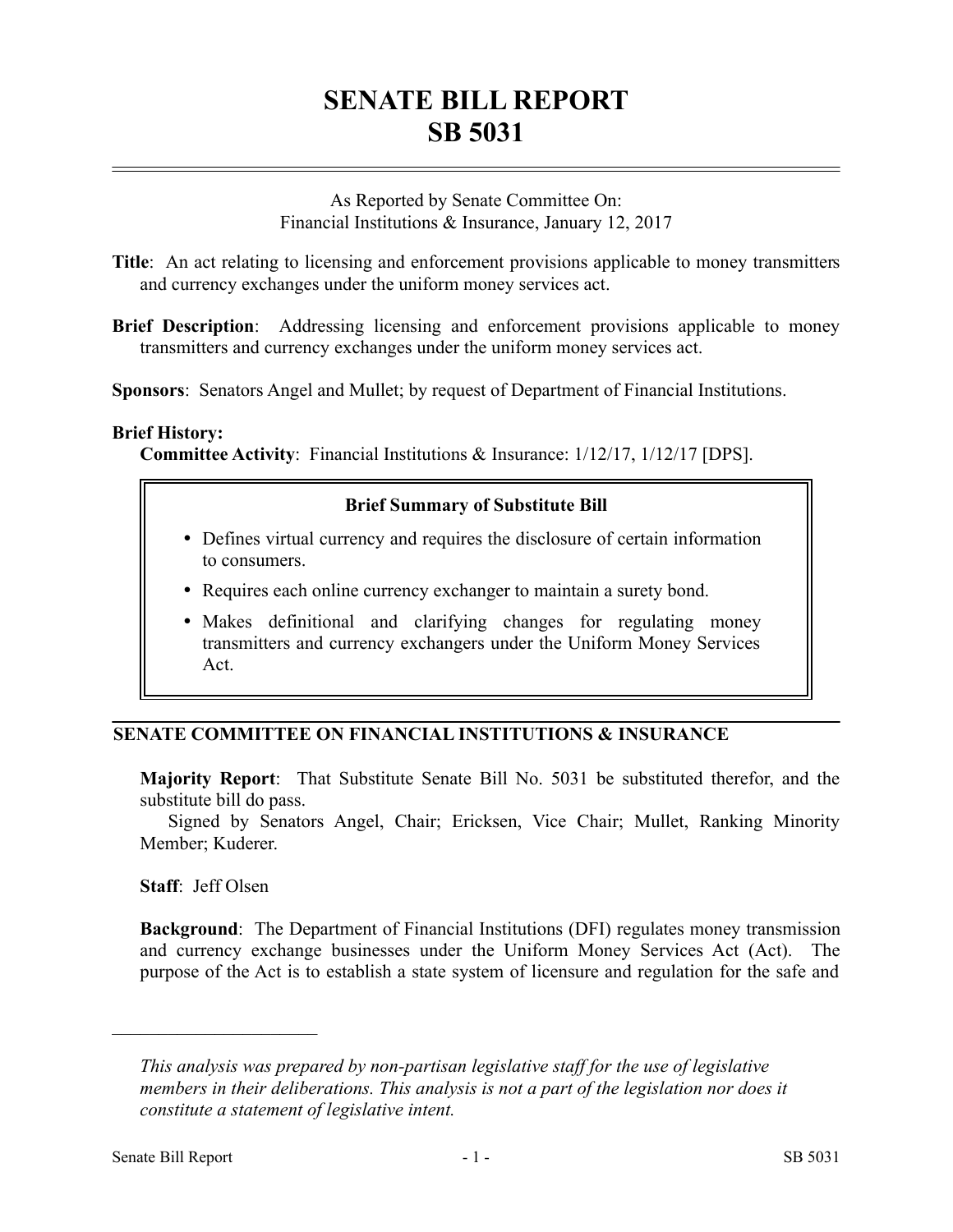sound operation of money transmission and currency exchange businesses and to protect the public interest.

Money transmission is the receipt of money for the purpose of transmitting or delivering money to another location. Currency exchange is the exchange of money of one government for money of another government. Various types of businesses are exempted from regulation under the Act including federal and state agencies, federally regulated boards of trade and commission merchants, clearing agencies, insurance companies, escrow agents, and other specified agencies.

Money transmitters are required to maintain a surety bond or other security of at least \$10,000 and not exceed \$550,000. The Director of the DFI may increase the amount of bond or security required up to \$1 million when necessary, if the financial condition of a money transmitter requires it. Currency exchangers are not required to maintain surety bonds.

**Summary of Bill (First Substitute)**: Virtual Currency. The definition of money transmission includes receiving virtual currency. A money transmitter licensee transmitting virtual currencies must hold like-kind virtual currencies in the same volume obligated to consumers. Virtual currency means a digital representation of value used as a medium of exchange, a unit of account, or a store of value. Virtual currency licensees must provide information to any person seeking to use the licensee's products or services including a schedule of fees and charges, whether the product or services are insured, whether the transfer is irrevocable, the licensee's liability for mistakes, and additional disclosures as required by the Director established in rule. When applying for a license, a virtual currency money transmitter must provide a third-party security audit of their electronic systems to the DFI.

Bond Requirements. Each online currency exchanger must maintain a surety bond in an amount based on the previous year's currency exchange volume. The minimum surety bond must be at least \$10,000 and not exceed \$50,000 and the surety bond must run to the state of Washington. The Director of the DFI may issue a temporary cease and desist order if an online currency exchanger does not maintain a surety bond in the required amount. The Director may increase the amount of the bond up to a maximum of \$1 million based on the nature and volume of business activities and the financial health of the company.

The ability for the DFI to increase bond requirements up to \$1 million for money transmitters may be based on the nature and volume of business activities in addition to the financial health of the company. Security in lieu of bonds is no longer available for money transmitters.

Exclusions from the Act. The following are excluded from regulation under the Act including a person:

- who is a contracted service provider of a financial institution that provides processing, clearing, or settlement services in connection with wire transfers, credit and debit card transactions, prepaid access transactions or similar fund transfers;
- that facilitates payment for goods and services using bank secrecy act regulated institutions;